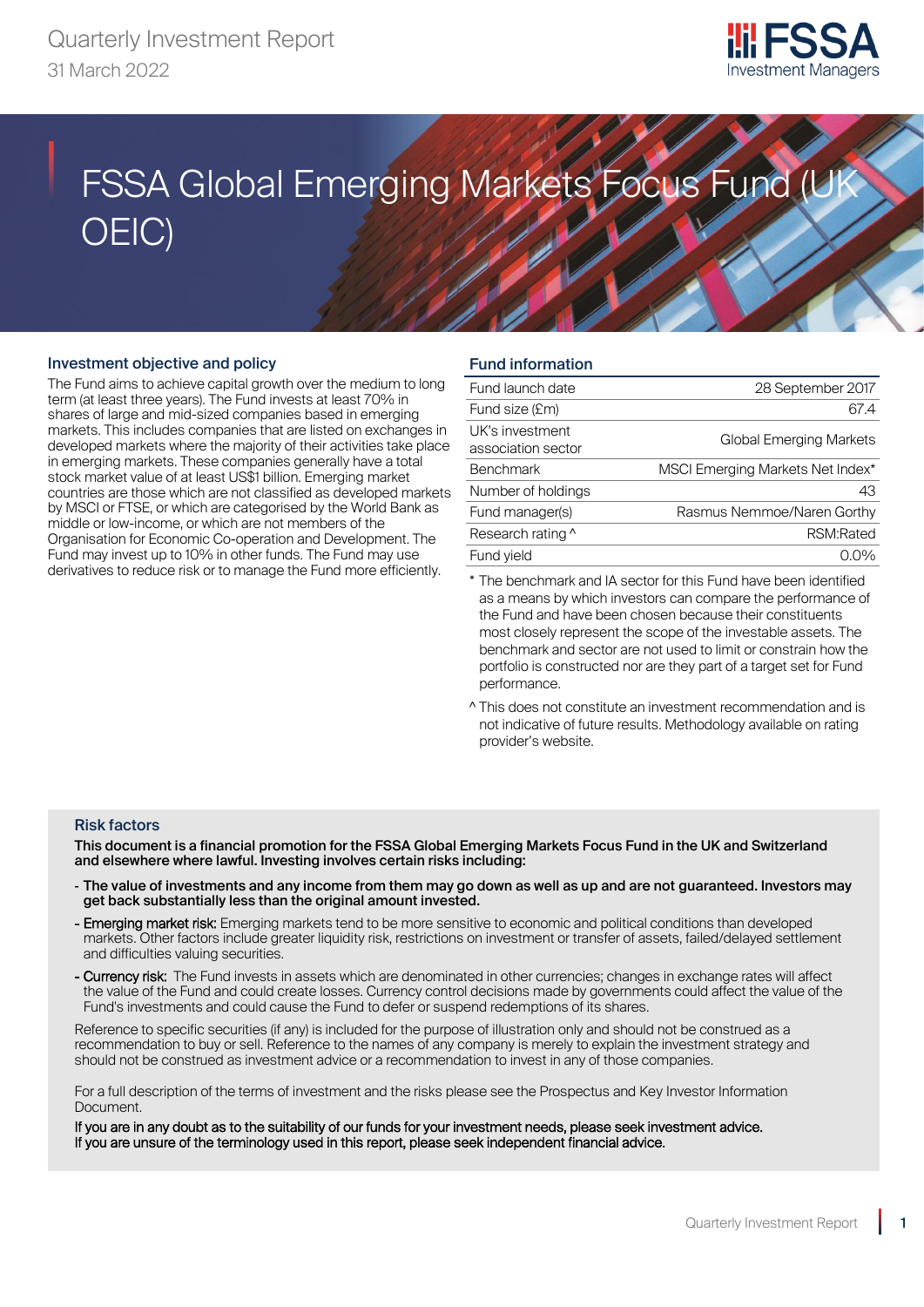

#### Available share classes

| Share class                                                               | Sedol   | <b>ISIN</b>  |
|---------------------------------------------------------------------------|---------|--------------|
| <b>FSSA Global Emerging Markets Focus Fund EUR Class B (Accumulation)</b> | BZCCYF1 | GB00BZCCYF18 |
| <b>FSSA Global Emerging Markets Focus Fund GBP Class B (Accumulation)</b> | BZCCYG2 | GB00BZCCYG25 |
| <b>FSSA Global Emerging Markets Focus Fund GBP Class E (Accumulation)</b> | BZ8GV67 | GB00BZ8GV678 |

#### About FSSA Investment Managers

FSSA Investment Managers is an autonomous investment management team within First Sentier Investors, with dedicated investment professionals based in Hong Kong and Singapore. We are specialists in Asia Pacific and Global Emerging Markets equity strategies, managing assets on behalf of clients globally.

We are bottom-up investors, using fundamental research and analysis to construct high-conviction portfolios. We conduct more than a thousand direct company meetings a year, seeking to identify high quality companies to invest in. We look for founders and management teams that act with integrity and risk awareness; and dominant franchises that have the ability to deliver sustainable and predictable returns over the long term. As responsible, long-term shareholders, we have integrated ESG analysis into our investment process and engage extensively on environmental, labour and governance issues.

#### Risk factors

This document is a financial promotion for the FSSA Global Emerging Markets Focus Fund in the UK and Switzerland and elsewhere where lawful. Investing involves certain risks including:

- The value of investments and any income from them may go down as well as up and are not guaranteed. Investors may get back substantially less than the original amount invested.
- Emerging market risk: Emerging markets tend to be more sensitive to economic and political conditions than developed markets. Other factors include greater liquidity risk, restrictions on investment or transfer of assets, failed/delayed settlement and difficulties valuing securities.
- Currency risk: The Fund invests in assets which are denominated in other currencies; changes in exchange rates will affect the value of the Fund and could create losses. Currency control decisions made by governments could affect the value of the Fund's investments and could cause the Fund to defer or suspend redemptions of its shares.

Reference to specific securities (if any) is included for the purpose of illustration only and should not be construed as a recommendation to buy or sell. Reference to the names of any company is merely to explain the investment strategy and should not be construed as investment advice or a recommendation to invest in any of those companies.

For a full description of the terms of investment and the risks please see the Prospectus and Key Investor Information Document.

If you are in any doubt as to the suitability of our funds for your investment needs, please seek investment advice. If you are unsure of the terminology used in this report, please seek independent financial advice.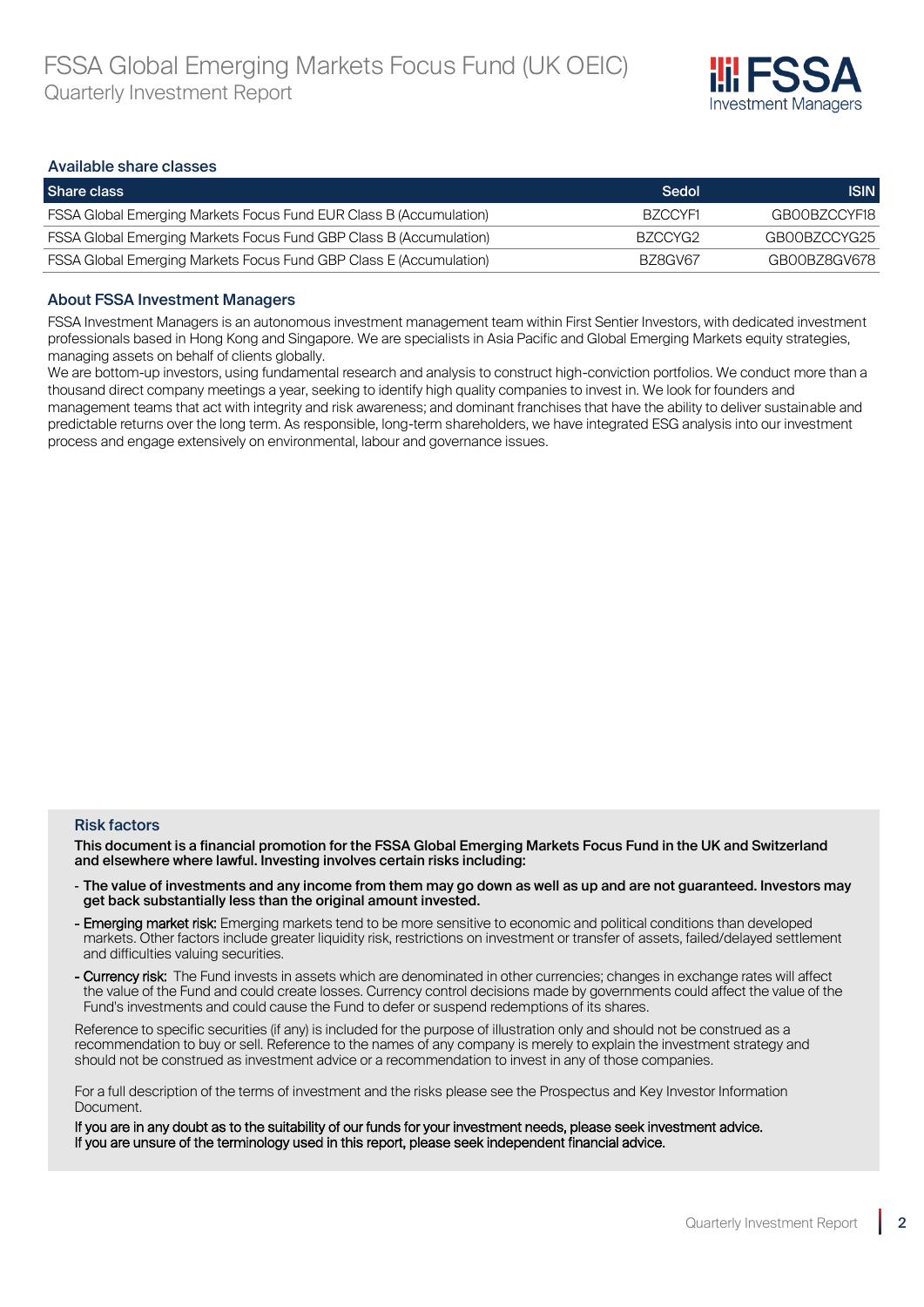

# Annual performance in GBP (%) to 31 March 2022

|                                                | 12 mths to<br>31/03/22 | 12 mths to<br>31/03/21 | 12 mths to<br>31/03/20 | 12 mths to<br>31/03/19 | 12 mths to<br>31/03/18   |
|------------------------------------------------|------------------------|------------------------|------------------------|------------------------|--------------------------|
| <b>FSSA Global Emerging Markets Focus Fund</b> | -0.3                   | 46.4                   | -20.7                  | $($ ). $\prime$        | $\overline{\phantom{0}}$ |
| <b>MSCI Emerging Markets Net Index</b>         | $-7.1$                 | 42.3                   | -13.5                  | -0.3                   |                          |
| Sector return                                  | -9.0                   | 48.6                   | -14.9                  | $-1.6$                 |                          |

# Cumulative performance in GBP (%) to 31 March 2022

|                                                | Since<br>Inception | 10 yrs                   |                          |      |           |        | 5 yrs 3 yrs 1 yr YTD 6 mths 3 mths |        |
|------------------------------------------------|--------------------|--------------------------|--------------------------|------|-----------|--------|------------------------------------|--------|
| <b>FSSA Global Emerging Markets Focus Fund</b> | 23.0               | $\overline{\phantom{a}}$ | $\overline{\phantom{0}}$ | 15.8 | -0.3 -0.8 |        | -22                                | $-0.8$ |
| MSCI Emerging Markets Net Index                | 15.7               | $\overline{\phantom{a}}$ | $\overline{\phantom{0}}$ | 14.4 | $-7.1$    | $-4.3$ | -6.0                               | $-4.3$ |
| Sector return                                  | 14.6               | $\overline{\phantom{0}}$ | $\overline{\phantom{0}}$ | 15.8 | -9.0      | -6.8   | -8.6                               | -6.8   |

#### Performance review

Key contributors to performance over the past 12 months included Alsea, as positive news about vaccine rollouts in Mexico and South America suggested a recovery may be on the way. ICICI Bank performed well over the year as it continued to focus on changing its culture, improving processes and customer service, and lending to the best customers. We believe its competitive position is likely to continue strengthening as large state-owned banks and smaller

non-bank finance companies struggle with weak balance sheets and poor asset quality. Meanwhile, Prosus weakened as its portfolio company Tencent declined on concerns about the regulatory environment and a slowdown in revenue growth, and JD.com weakened on generally negative sentiment about Chinese internet companies.



# Calendar year performance (% in GBP) to 31 March 2022

These figures refer to the past. Past performance is not a reliable indicator of future results. For investors based in countries with currencies other than GBP, the return may increase or decrease as a result of currency fluctuations. Since inception performance figures have been calculated from 01 December 2017. All performance data for the FSSA Global Emerging Markets Focus Fund Class B (Accumulation) GBP as at 31 March 2022. Source for fund - Lipper IM / First Sentier Investors (UK) Funds Limited. Performance data is calculated on a net basis by deducting fees incurred at fund level (e.g. the management fee and other fund expenses), save that it does not take account of initial charges or switching fees (if any). Income reinvested is included on a net of tax basis. Source for benchmark - MSCI, income reinvested net of tax.

▴Sector returns calculated by Lipper and denote the arithmetic mean performance of funds in the relevant UK's Investment Association Sector. On 22 September 2020, First State Global Emerging Markets Focus Fund was rebranded as FSSA Global Emerging Markets Focus Fund.

**Sector return**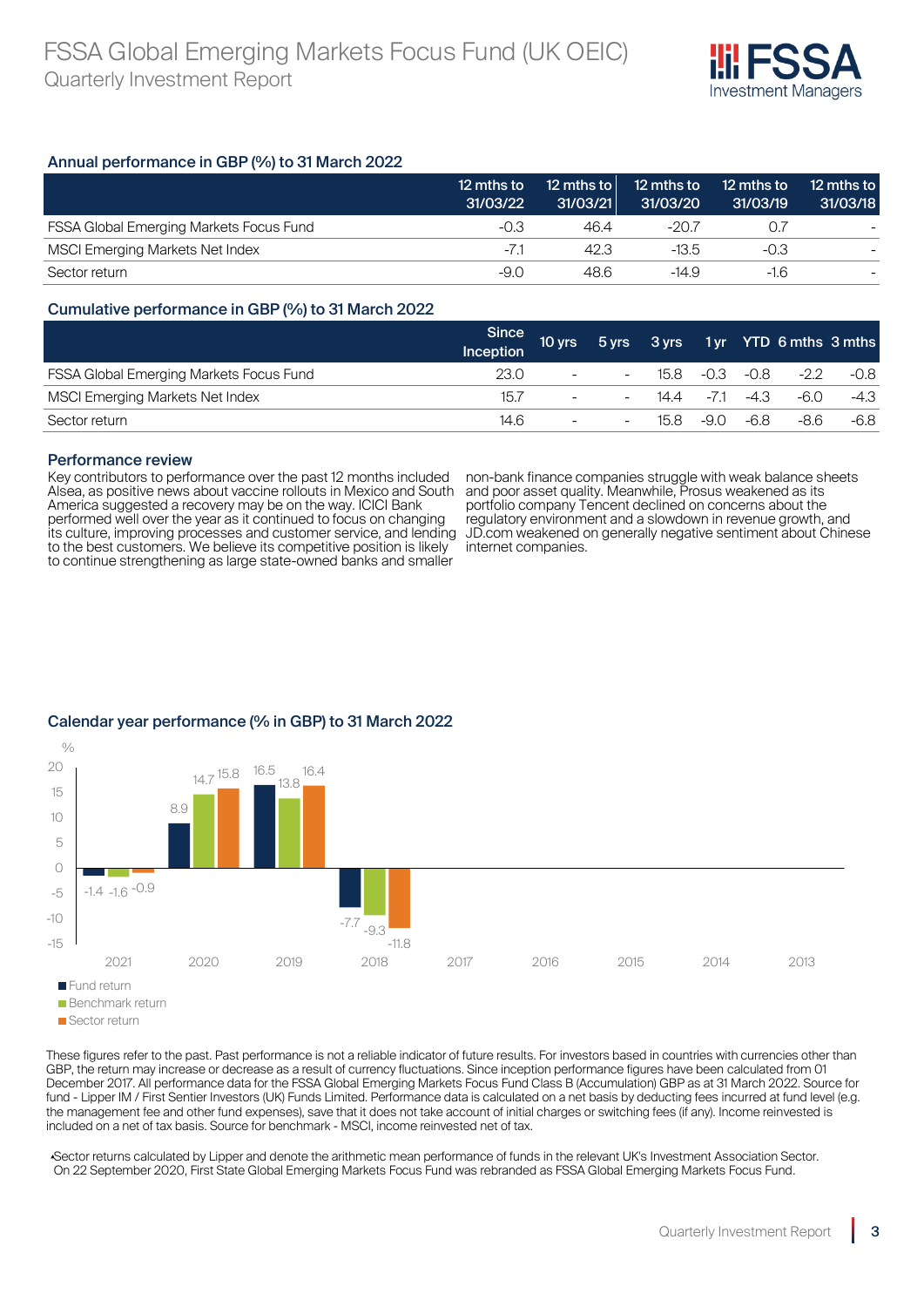

# Portfolio review

There were no significant new purchases over the quarter.

We divested Fomento Economico Mexicano (FEMSA) on concerns about its capital allocation decisions, after it made several acquisitions in the US unrelated to its core Latin America retail business. Disclosures around the US businesses were opaque, which made it harder for outside investors to understand.

# Stock spotlight

Anta Group exemplifies the power of a strong domestic brand, which last year helped the company rebound from its initial pandemic weakness. In our view, Anta is China's most successful sportswear company, and one of the few Chinese companies that has proven its ability to build and run multiple strong consumer brands.

Few companies know Chinese consumers better than Anta, as its direct retail sales and data- and survey-driven consumer analytics bring the company much closer to its customers. We believe the "Anta System" that enabled FILA's success can be replicated across its other brands as well. As a fashion-related brand, there will always be some level of customer attrition, but as long as Anta can attract new customers (with Kids, Fusion and its performance sportswear range, as well as more efforts to target the underrepresented female customer segment), we believe it can significantly prolong its brand life-cycle and continue to grow sales.

# Market capitalisation breakdown (GBP)



**Portfolio weight** 

Data source: For illustration purposes only. Portfolio weights may not add up to 100% as cash holdings are excluded and full coverage of stocks is not always available. This information is calculated by First Sentier Investors. Past performance is not indicative of future performance. Reference to specific securities (if any) is included for the purpose of illustration only and should not be construed as a recommendation to buy or sell the same. All securities mentioned herein may or may not form part of the holdings of First Sentier Investors' portfolios at a certain point in time, and the holdings may change over time. These figures refer to the past. Past performance is not a reliable indicator of future results. For investors based in countries with currencies other than GBP, the return may increase or decrease as a result of currency fluctuations.

Index weight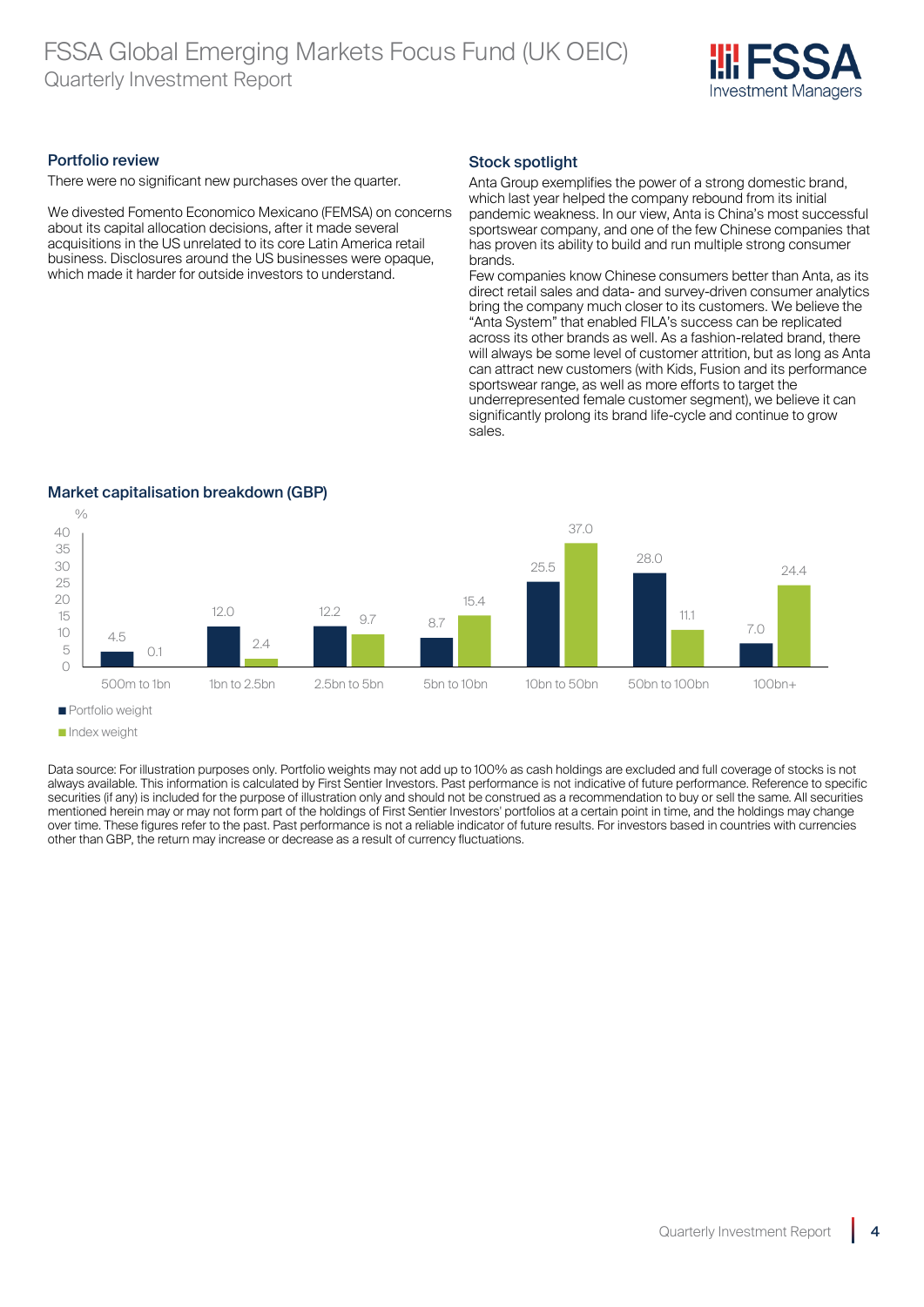

# **Outlook**

Looking ahead, we continue to be optimistic about the prospects of our holdings. Despite ongoing headwinds — whether from the pandemic, or concerns about higher inflation, or a stock market that is hooked on stimulus that appears to be withdrawing — we believe these factors are transitory in nature and should eventually stabilise.

More importantly, our portfolio is made up of high-quality companies with a track record of navigating challenging environments as demonstrated over the past two years, which allows us to sleep well at night. We continue to expect our holdings to deliver 14-15% annualised earnings and free cash flow growth over the mid-to-long term, which should mean resilience in the face of adverse headwinds. Strong competitive advantages, defensive balance sheets, attractive growth opportunities and solid management teams — the core, timeless pillars of our investment philosophy — should continue to make our holdings well positioned to generate attractive risk-adjusted returns in the coming years.

# Ten largest company holdings as at 31 March 2022

# Our long-term investment themes:

- Dominant consumer franchises which have an edge in brand. distribution and innovation.
- High quality financials, supported by a strong deposit franchise or a specific loan niche.
- The growing trend of digitalisation and online services.

| <b>Stock name</b>                                   | Country      | <b>Sector</b>                 | Portfolio weight (%) |
|-----------------------------------------------------|--------------|-------------------------------|----------------------|
| <b>HDFC Bank</b>                                    | India        | <b>Financials</b>             | 6.1                  |
| <b>ICICI Bank</b>                                   | India        | <b>Financials</b>             | 6.0                  |
| Alsea, S.A.B. de C.V.                               | Mexico       | <b>Consumer Discretionary</b> | 5.7                  |
| JD.com, Inc. Sponsored ADR Class A                  | China        | <b>Consumer Discretionary</b> | 4.6                  |
| Despegar.com, Corp.                                 | Argentina    | <b>Consumer Discretionary</b> | 4.5                  |
| Credicorp Ltd.                                      | Peru         | <b>Financials</b>             | 4.1                  |
| Tencent Holdings Ltd.                               | China        | <b>Communication Services</b> | 4.1                  |
| Capitec Bank Holdings Limited                       | South Africa | <b>Financials</b>             | 3.6                  |
| <b>ICICI Lombard General Insurance Co. Ltd.</b>     | India        | <b>Financials</b>             | 3.5                  |
| Grupo Aeroportuario del Sureste SA de CV<br>Class B | Mexico       | <b>Industrials</b>            | 3.3                  |



# Financials 34.2% (22.1%\*)

- Consumer Discretionary 30.6%  $(12.3\%*)$
- Consumer Staples 15.2% (5.8%\*)
- Communication Services 6.1% (10.1%\*
- Information Technology 5.7% (21.6%\*)
- $\blacksquare$  Industrials 4.1% (5.4%\*)
- Health Care 2.1% (3.9%\*)
- Other 0.0% (18.9%\*)
- $\blacksquare$  Cash 2.0% (0.0%\*)

# Sector breakdown **Country breakdown Country breakdown**



\*Index weight

\*Index weight

Sector and Country classifications provided by Factset and First Sentier Investors. The Fund may hold multiple equity securities in the same company, which have been combined to provide the Fund's total position in that company. Index weights, if any, typically include only the main domestic-listed security. The above Fund weightings may or may not include reference to multiple securities. Allocation percentage is rounded to the nearest one decimal place and the total allocation percentage may not add up to 100%.

Past performance is not indicative of future performance. Reference to specific securities (if any) is included for the purpose of illustration only and should not be construed as a recommendation to buy or sell the same. All securities mentioned herein may or may not form part of the holdings of First Sentier Investors' portfolios at a certain point in time, and the holdings may change over time. These figures refer to the past. Past performance is not a reliable indicator of future results. For investors based in countries with currencies other than GBP, the return may increase or decrease as a result of currency fluctuations.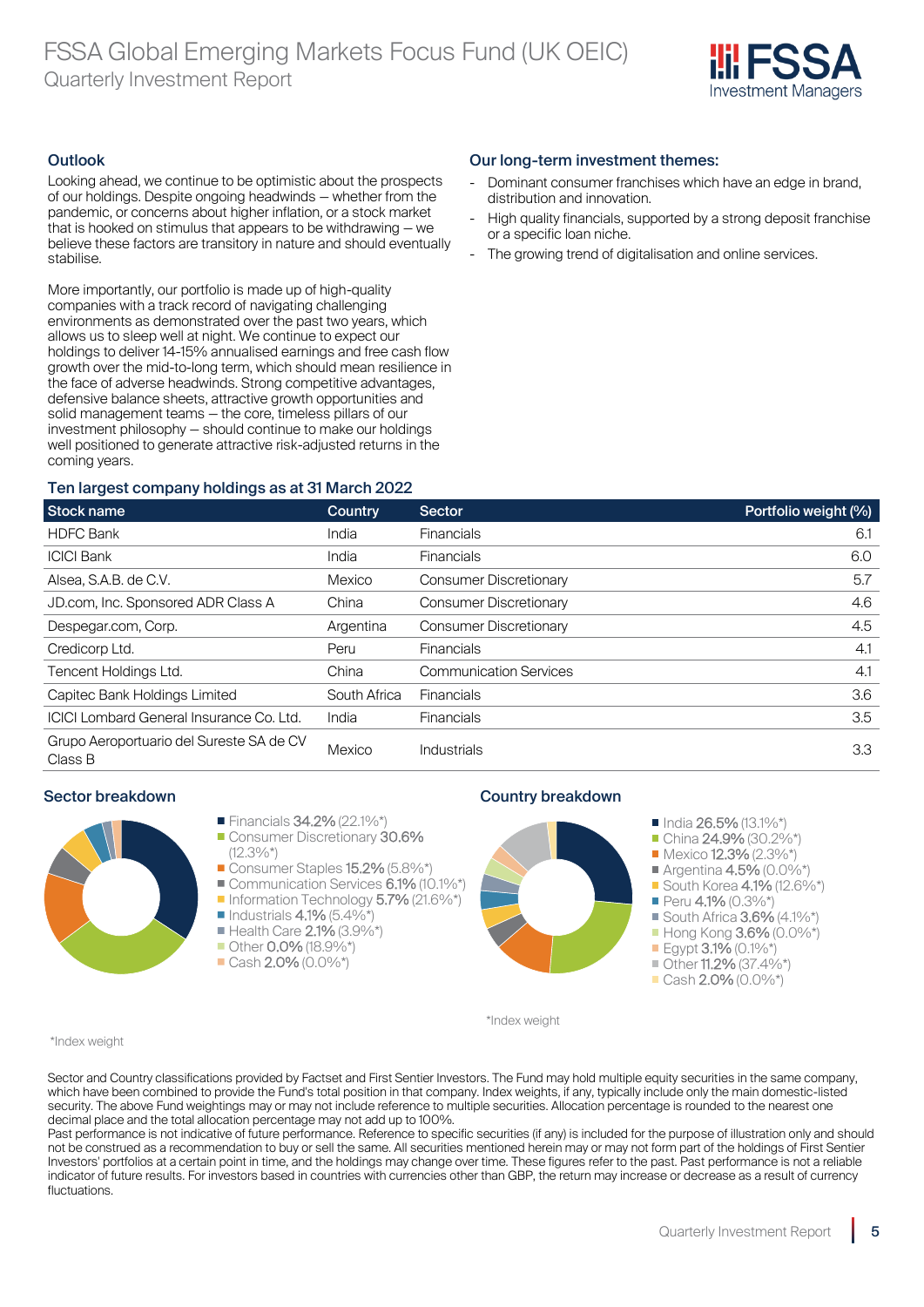

# Top 5 contributors to absolute performance

| 3 months to 31 March 2022     |              |                               |                    |  |  |  |
|-------------------------------|--------------|-------------------------------|--------------------|--|--|--|
| Stock name                    | Country      | Sector                        | Value added (bps*) |  |  |  |
| Alsea, S.A.B. de C.V.         | Mexico       | <b>Consumer Discretionary</b> | 153                |  |  |  |
| Credicorp Ltd.                | Peru         | <b>Financials</b>             | 125                |  |  |  |
| Despegar.com, Corp.           | Argentina    | <b>Consumer Discretionary</b> | 100                |  |  |  |
| Capitec Bank Holdings Limited | South Africa | <b>Financials</b>             | 84                 |  |  |  |
| PT Bank Central Asia Tbk      | Indonesia    | <b>Financials</b>             | 36                 |  |  |  |

# 12 months to 31 March 2022

| Stock name                    | Country      | Sector                        | Value added (bps*) |
|-------------------------------|--------------|-------------------------------|--------------------|
| Alsea, S.A.B. de C.V.         | Mexico       | <b>Consumer Discretionary</b> | 249                |
| Capitec Bank Holdings Limited | South Africa | <b>Financials</b>             | 193                |
| <b>ICICI Bank</b>             | India        | <b>Financials</b>             | 137                |
| PT Bank Central Asia Tbk      | Indonesia    | <b>Financials</b>             | 106                |
| Credicorp Ltd.                | Peru         | <b>Financials</b>             | 102                |

# Bottom 5 contributors to absolute performance

# 3 months to 31 March 2022

| Stock name                                | Country | Sector                        | Value added (bps*) |
|-------------------------------------------|---------|-------------------------------|--------------------|
| Prosus N.V. Eur <sub>0.05</sub>           | China   | <b>Consumer Discretionary</b> | $-130$             |
| JD.com, Inc. Sponsored ADR Class A        | China   | <b>Consumer Discretionary</b> | -80                |
| Commercial International Bank (Egypt) SAE | Egypt   | <b>Financials</b>             | -66                |
| Tencent Holdings Ltd.                     | China   | <b>Communication Services</b> | -59                |
| Yum China Holdings Inc Com                | China   | <b>Consumer Discretionary</b> | -57                |

# 12 months to 31 March 2022

| Stock name                         | Country | Sector                        | Value added (bps*) |
|------------------------------------|---------|-------------------------------|--------------------|
| Prosus N.V. Eur <sub>0.05</sub>    | China   | <b>Consumer Discretionary</b> | -263               |
| JD.com, Inc. Sponsored ADR Class A | China   | <b>Consumer Discretionary</b> | $-158$             |
| Tencent Holdings Ltd.              | China   | <b>Communication Services</b> | $-142$             |
| Yum China Holdings Inc Com         | China   | <b>Consumer Discretionary</b> | $-112$             |
| TravelSky Technology Ltd. Class H  | China   | Information Technology        | $-95$              |

Stock contributions show the impact of the individual stock's performance to the total fund performance. These stock contributions show the top 5 and bottom 5 contributors to the fund and are not representative of the performance of the fund as a whole.

These figures refer to the past. Past Performance is not a reliable indicator of future results. For investors based in countries with currencies other than GBP, the return may increase or decrease as a result of currency fluctuation.

This stock information does not constitute any offer or inducement to enter into investment activity.

Contributions are calculated at the investee company level before the deduction of any fees incurred at fund level (e.g. the management fee and other fund expenses) but after deduction of transactional costs. Stocks held/listed in non-index countries have economic activity > 50% from developing economies.

\* A basis point is a unit of measure used in finance to describe the percentage change in value or rate of a financial instrument. One basis point is equivalent to 0.01% (1/100th of a percent) or 0.0001 in decimal form.

Data source: This information is calculated by First Sentier Investors.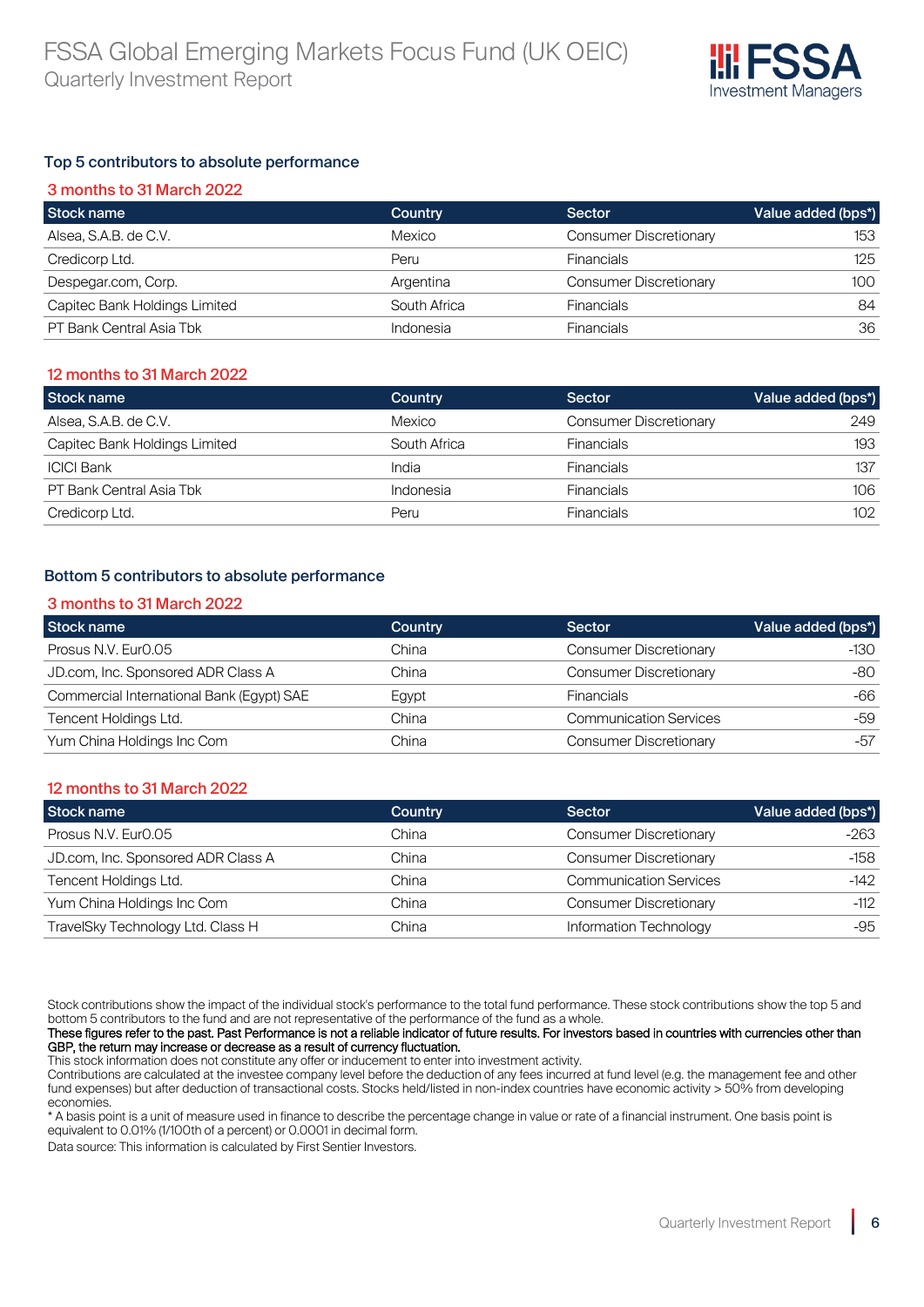

# Portfolio risk analysis - ex-post 3 years annualised to 31 March 2022

| <b>Risk measure</b>                           | Value  | <b>Risk description</b>                                                                                                                                                                                                                                                                                                                      |
|-----------------------------------------------|--------|----------------------------------------------------------------------------------------------------------------------------------------------------------------------------------------------------------------------------------------------------------------------------------------------------------------------------------------------|
| Beta                                          | 1.09   | Beta is a measure of volatility relative to the market. A beta of 1 would indicate that the fund<br>tended to move in line with the market; a beta greater than 1 would indicate that the fund has<br>been more volatile than the market; whereas a beta less than 1 would indicate that the fund has<br>been less volatile than the market. |
| Information Ratio                             | 0.15   | The fund's excess return divided by its tracking error. It is designed to assess a portfolio's<br>performance relative to its level of benchmark risk. The higher the fund's information ratio, the<br>more excess return it generates for each unit of tracking error.                                                                      |
| Portfolio Standard<br><b>Deviation</b>        | 17.96% | A measure of how much the returns of the fund vary relative to the arithmetical average. The<br>higher the fund's standard deviation, the more its returns tend to deviate from the mean.                                                                                                                                                    |
| <b>Benchmark Standard</b><br><b>Deviation</b> | 13.81% | A measure of how much the returns of the index vary relative to the arithmetical average. The<br>higher the index's standard deviation, the more its returns tend to deviate from the mean.                                                                                                                                                  |
| <b>Tracking Error</b>                         | 9.89%  | The standard deviation of the difference between the fund's returns and those of the index. The<br>higher the fund's tracking error, the more its performance relative to the benchmark may vary.                                                                                                                                            |

# Portfolio risk analysis - ex-ante at 31 March 2022

| <b>Risk measure</b>          | Value | <b>Risk description</b>                                                                                                                                                                                                                                        |
|------------------------------|-------|----------------------------------------------------------------------------------------------------------------------------------------------------------------------------------------------------------------------------------------------------------------|
| Dividend Yield (Fund)        | 0.72% | The annual dividend yield paid per share divided by the share price. This factor measures the<br>value of company shares according to the stream of dividend income resulting from share<br>ownership.                                                         |
| Dividend Yield (Index)       | 2.42% | The annual dividend yield paid per share divided by the share price. This factor measures the<br>value of company shares according to the stream of dividend income resulting from share<br>ownership.                                                         |
| Price to Book (Fund)         | 3.33  | The ratio of the company's book value (the sum of shareholders' equity plus accumulated retained<br>earnings from the P & L account) to its share price. This factor has been one of the most<br>successful measures of the intrinsic value of company shares. |
| Price to Book (Index)        | 2.04  | The ratio of the company's book value (the sum of shareholders' equity plus accumulated retained<br>earnings from the P & L account) to its share price. This factor has been one of the most<br>successful measures of the intrinsic value of company shares. |
| Price to Earnings<br>(Fund)  | 20.71 | Annual earnings (adjusted for amortizations of intangibles, extraordinary charges and credits) per<br>share divided by the share price. This factor measures the worth of a company's ability to support<br>each share with after tax earnings.                |
| Price to Earnings<br>(Index) | 12.56 | Annual earnings (adjusted for amortizations of intangibles, extraordinary charges and credits) per<br>share divided by the share price. This factor measures the worth of a company's ability to support<br>each share with after tax earnings.                |

Data source: Ex-post information is calculated by First Sentier Investors, ex-ante information is provided by FactSet.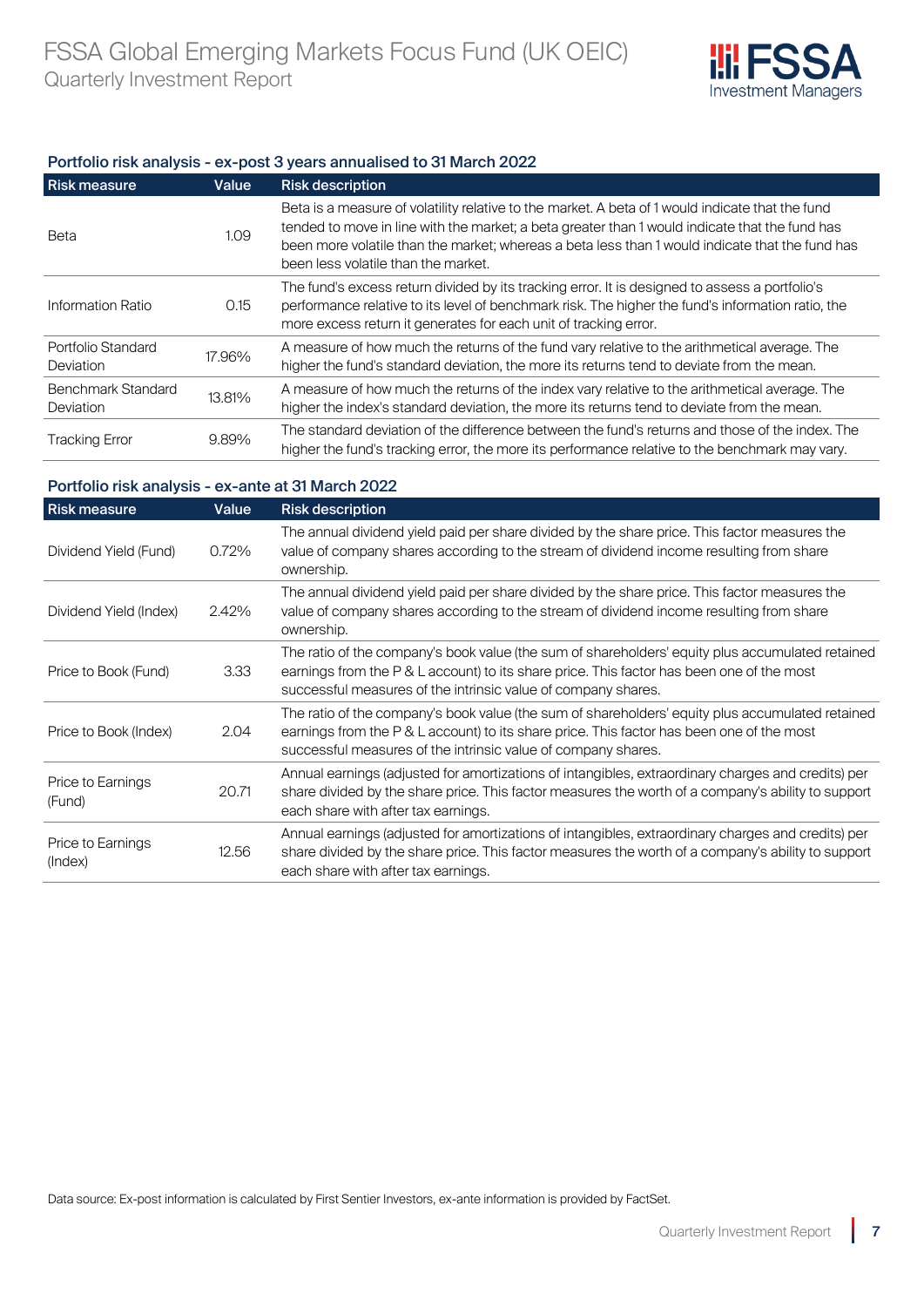

# Important information

This document has been prepared for informational purposes only and is only intended to provide a summary of the subject matter covered and does not purport to be comprehensive. The views expressed are the views of the writer at the time of issue and may change over time. It does not constitute investment advice and/or a recommendation and should not be used as the basis of any investment decision. This document is not an offer document and does not constitute an offer or invitation or investment recommendation to distribute or purchase securities, shares, units or other interests or to enter into an investment agreement. No person should rely on the content and/or act on the basis of any material contained in this document.

This document is confidential and must not be copied, reproduced, circulated or transmitted, in whole or in part, and in any form or by any means without our prior written consent. The information contained within this document has been obtained from sources that we believe to be reliable and accurate at the time of issue but no representation or warranty, express or implied, is made as to the fairness, accuracy, or completeness of the information. We do not accept any liability whatsoever for any loss arising directly or indirectly from any use of this information.

References to "we" or "us" are references to First Sentier Investors.

In the UK, issued by First Sentier Investors (UK) Funds Limited which is authorised and regulated by the Financial Conduct Authority (registration number 143359). Registered office Finsbury Circus House, 15 Finsbury Circus, London, EC2M 7EB number 2294743. Outside the UK and the EEA, issued by First Sentier Investors International IM Limited which is authorised and regulated in the UK by the Financial Conduct Authority (registered number 122512). Registered office: 23 St. Andrew Square, Edinburgh, EH2 1BB number SCO79063.

Certain funds referred to in this document are identified as sub-funds of First Sentier Investors ICVC, an open ended investment company registered in England and Wales ("OEIC"). Following the UK departure from the European Union, the OEIC has ceased to qualify as a UCITS scheme and is instead an Alternative Investment Fund ("AIF") for European Union purposes under the terms of the Alternative Investment Fund Managers Directive (2011/61/EU). Accordingly, no marketing activities relating to the OEIC are being carriedout by First Sentier Investors in the European Union (or the additional EEA states) and the OEIC is not available for distribution in those jurisdictions. This document does not constitute an offer or invitation or investment recommendation to distribute or purchase shares in the OEIC in the European Union (or the additional EEA states). Further information is contained in the Prospectus and Key Investor Information Documents of the OEIC which are available free of charge by writing to: Client Services, First Sentier Investors (UK) Funds Limited, PO Box 404, Darlington, DL1 9UZ or by telephoning 0800 587 4141 between 9am and 5pm Monday to Friday or by visiting www.firstsentierinvestors.com. Telephone calls may be recorded. The distribution or purchase of shares in the funds, or entering into an investment agreement with First Sentier Investors may be restricted in certain jurisdictions.

Representative and Paying Agent in Switzerland: The representative and paying agent in Switzerland is BNP Paribas Securities Services, Paris, succursale de Zurich, Selnaustrasse 16, 8002 Zurich, Switzerland. Place where the relevant documentation may be obtained: The prospectus, key investor information documents (KIIDs), the instrument of incorporation as well as the annual and semi-annual reports may be obtained free of charge from the representative in Switzerland.

First Sentier Investors entities referred to in this document are part of First Sentier Investors a member of MUFG, a global financial group. First Sentier Investors includes a number of entities in different jurisdictions. MUFG and its subsidiaries do not guarantee the performance of any investment or entity referred to in this document or the repayment of capital. Any investments referred to are not deposits or other liabilities of MUFG or its subsidiaries, and are subject to investment risk including loss of income and capital invested. The FSSA Investment Managers logo is a trademark of the MUFG or an affiliate thereof.

Copyright © (2022) First Sentier Investors All rights reserved.